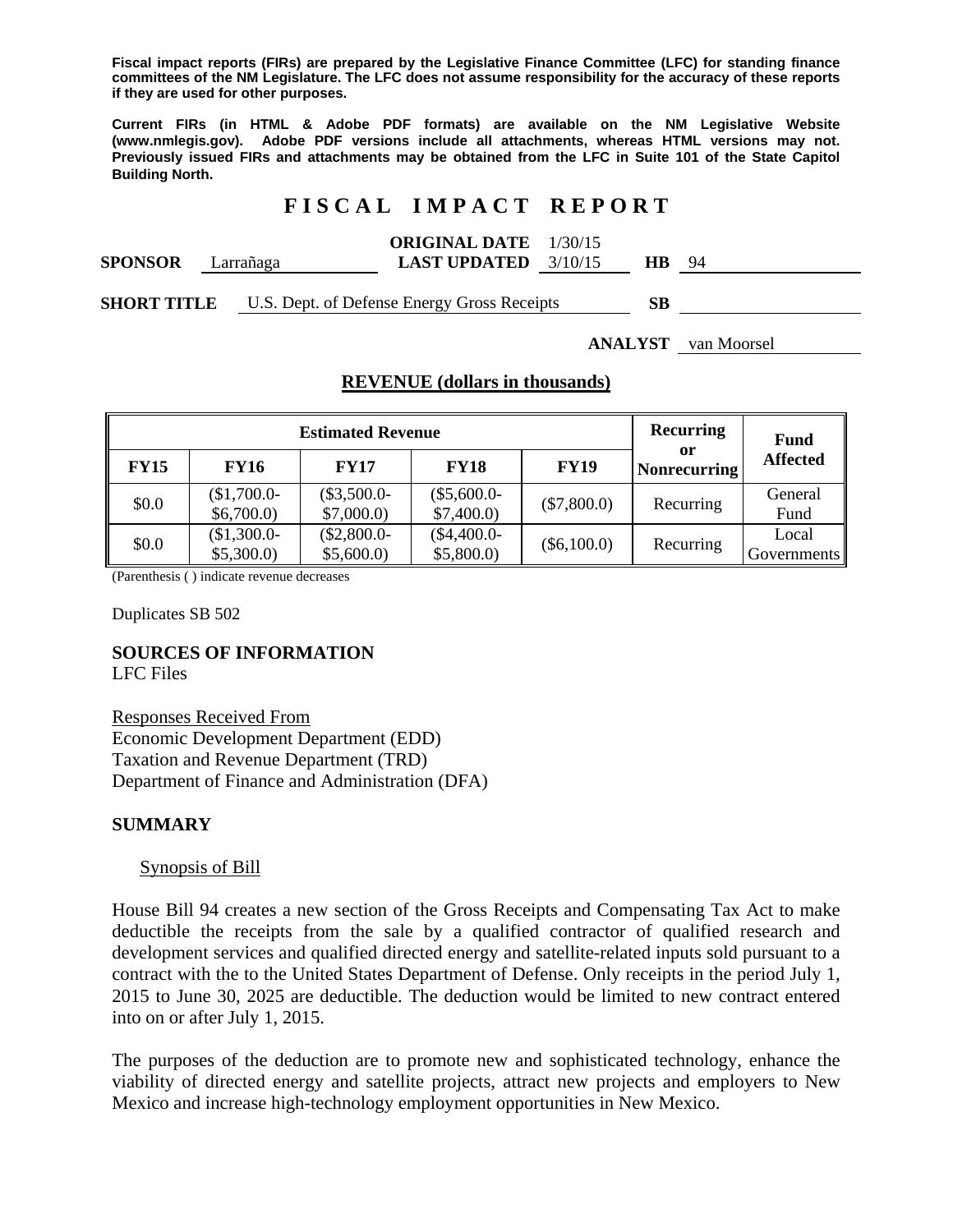#### **House Bill 94 – Page 2**

The bill makes the following definitions:

- "directed energy" means a system, including related services, that enables the use of the frequency spectrum, including radio waves, light and x-rays;
- "inputs" means systems, subsystems, components, prototypes and demonstrators or products and services involving optics, photonics, electronics, advanced materials, nanoelectromechanical and microelectromechanical systems, fabrication materials, test evaluation and computer control systems related to directed energy or satellites;
- "qualified contractor" means a person other than an organization designated as a national laboratory by act of congress or any operator of national laboratory facilities in New Mexico; provided that the operator may be a qualified contractor with respect to the operator's receipts not connected with operating the national laboratory;
- "qualified directed energy and satellite-related inputs" means inputs supplied to the department of defense pursuant to a contract with that department entered into on or after July 1, 2015;
- "qualified research and development services" means research and development services related to directed energy or satellites provided to the department of defense pursuant to a contract with that department entered into on or after July 1, 2015; and
- "satellite" means composite systems assembled and packaged for use in space, including launch vehicles and related products and services."

Taxpayers allowed the deduction must separately report the amount of the deduction. The bill also requires TRD to compile an annual report on the deduction provided by this section that shall include the number of taxpayers that claimed the deduction, the aggregate amount of deductions claimed and other information necessary to evaluate the deduction. Beginning in 2022 TRD and EDD must present the report to the Revenue Stabilization and Tax Policy committee and the LFC with an analysis of the effectiveness and cost of the deduction and whether the deduction is performing the purpose for which it was created.

The effective date of this bill is July 1, 2015.

The sunset date of this bill is June 30, 2025. A sunset will require legislative reconsideration before an extension of the credit, providing an opportunity for review of the effectiveness of the deduction.

# **FISCAL IMPLICATIONS**

The Economic Development Department reports in its analysis of the bill that the Air Force Research Laboratory at Kirtland Air Force Base is the primary purchaser of directed energy and satellite research and development services with a procurement budget of approximately \$700 million, approximately 65 percent of which is currently spent out of state. EDD notes that of the \$245 million spent in New Mexico, approximately 70 percent (\$171.5 million) would qualify for the deduction. Applying Albuquerque's 7.0 percent tax rate, the estimated fiscal impact on GRT collections totals approximately \$12 million, resulting in an average annual loss of \$6.7 million to the general fund. Out-year revenue impacts depend on the size of AFRL's New Mexico budget, but for the purposes of this FIR, are assumed to grow at the rate of GRT growth in December consensus revenue estimate.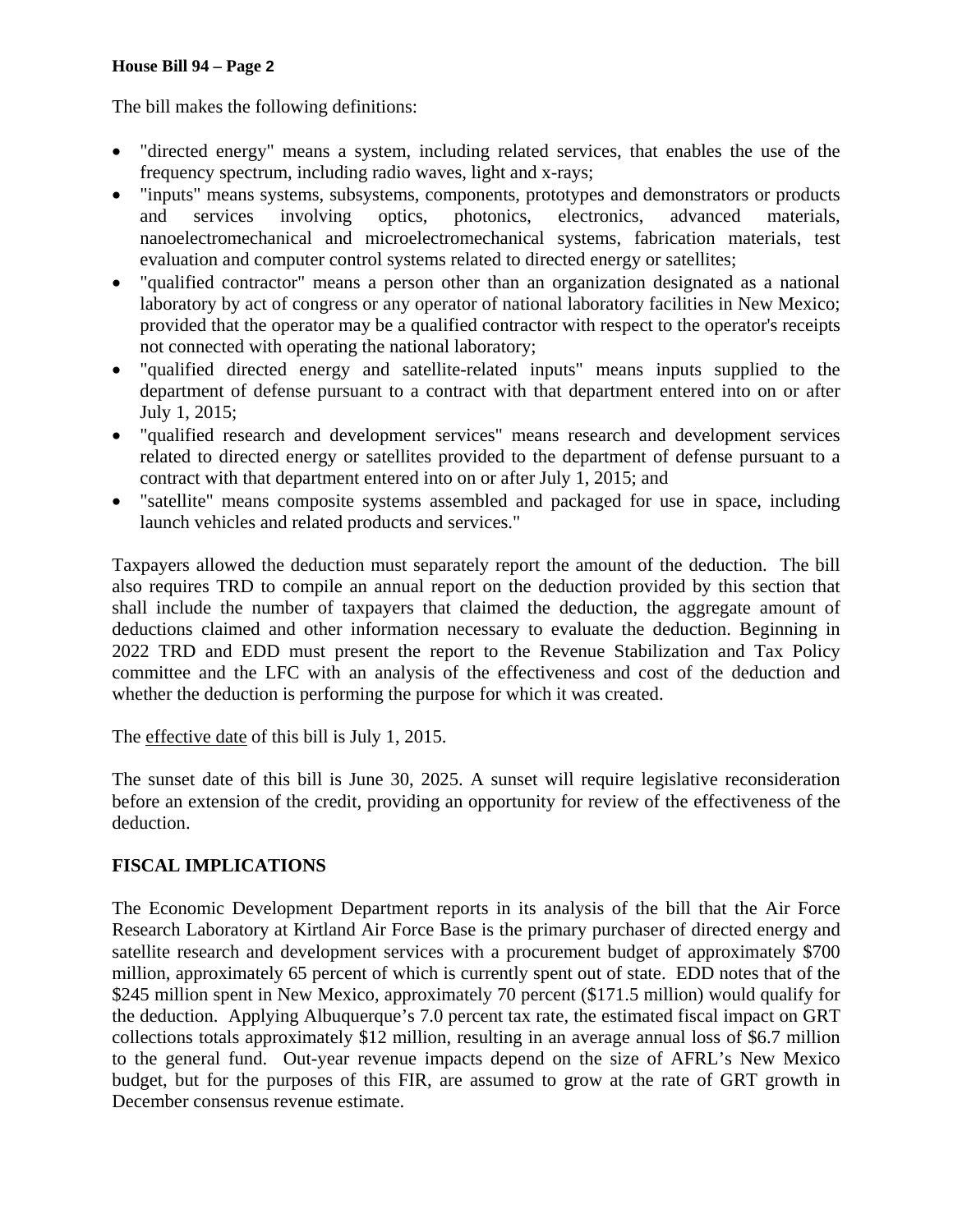The bill makes the deduction available to contracts entered into on or after July 1, 2015; however, nothing in the bill would preclude contractors from renegotiating contracts after the bill's effective date, thus achieving the savings equal to foregone GRT. It is unclear at what rate contractors would renegotiate contractors, and for this reason the FIR presents a range of revenue impacts. The low end of the range assumes 25 percent of contractors renegotiate contracts each year, whether at the expiration of existing contracts or earlier, meaning the full impact of the bill would be seen after four years. The high end assumes all contractors renegotiate immediately, meaning the full impact of the bill is realized in the first year the deduction is in law.

DFA's analysis contends not all gross receipts are currently taxable, citing TRD reports comparing total and taxable gross receipts for the scientific research and development sector show that in FY14, 42 percent of gross receipts were taxable in the sector. DFA's FIR therefore presents a lower fiscal impact, assuming 58 percent of gross receipts that this bill would make deductible are already not taxable. Further, the DFA analysis assumes that 20 percent of contracts would be renewed each year at lower costs due to the deduction, and as such the fiscal impact in the first fiscal year is 20 percent of its total estimate.

|          |             | <b>Estimated Revenue - DFA</b> | <b>Recurring</b> | Fund                     |  |
|----------|-------------|--------------------------------|------------------|--------------------------|--|
| $ $ FY15 | <b>FY16</b> | <b>FY17</b>                    | or Nonrecurring  | <b>Affected</b>          |  |
| \$0.0    |             | $(\$550.0)$ $(\$1,100.0)$      | Recurring        | General Fund             |  |
| \$0.0    | (\$450.0)   | $(\$900.0)$                    | Recurring        | <b>Local Governments</b> |  |

TRD's analysis estimates a different, smaller fiscal impact. The department reports its data shows there is currently about \$2 million in gross receipts tax currently generated by qualifying activities. TRD assumes a similar level of activity would come to New Mexico regardless of this deduction, and that activity would constitute a negative revenue impact, that would be the impact in terms of gross receipts tax revenue lost. With an assumed average length of contract of five years, twenty percent of contracts are assumed to expire annually, resulting in a gradually increasing impact. The actual value of this deduction to the taxpayer may be much higher, if more money is spent in New Mexico that would have been spent elsewhere but for this deduction. TRD's estimated revenue impact is therefore as follows:

| <b>Estimated Revenue - TRD</b> |             |             | Recurring   | Fund                                                       |                 |                   |
|--------------------------------|-------------|-------------|-------------|------------------------------------------------------------|-----------------|-------------------|
| $\ $ FY15                      | <b>FY16</b> | <b>FY17</b> | <b>FY18</b> | <b>FY19</b>                                                | or Nonrecurring | <b>Affected</b>   |
| $\parallel$ \$0.0              |             |             |             | $(\$240.0)   (\$480.0)   (\$720.0)   (\$960.0)  $          | Recurring       | General Fund      |
| $\parallel$ \$0.0              |             |             |             | $($ \$160.0) $ ($ \$320.0) $ ($ \$480.0) $ ($ \$640.0) $ $ | Recurring       | Local Governments |

This bill may be counter to the LFC tax policy principle of adequacy, efficiency and equity. Due to the increasing cost of tax expenditures revenues may be insufficient to cover growing recurring appropriations.

Estimating the cost of a tax expenditures is difficult. Confidentiality requirements surrounding certain taxpayer information create uncertainty, and analysts must frequently interpret third-party data sources. The statutory criteria for tax expenditure may be ambiguous, further complicating